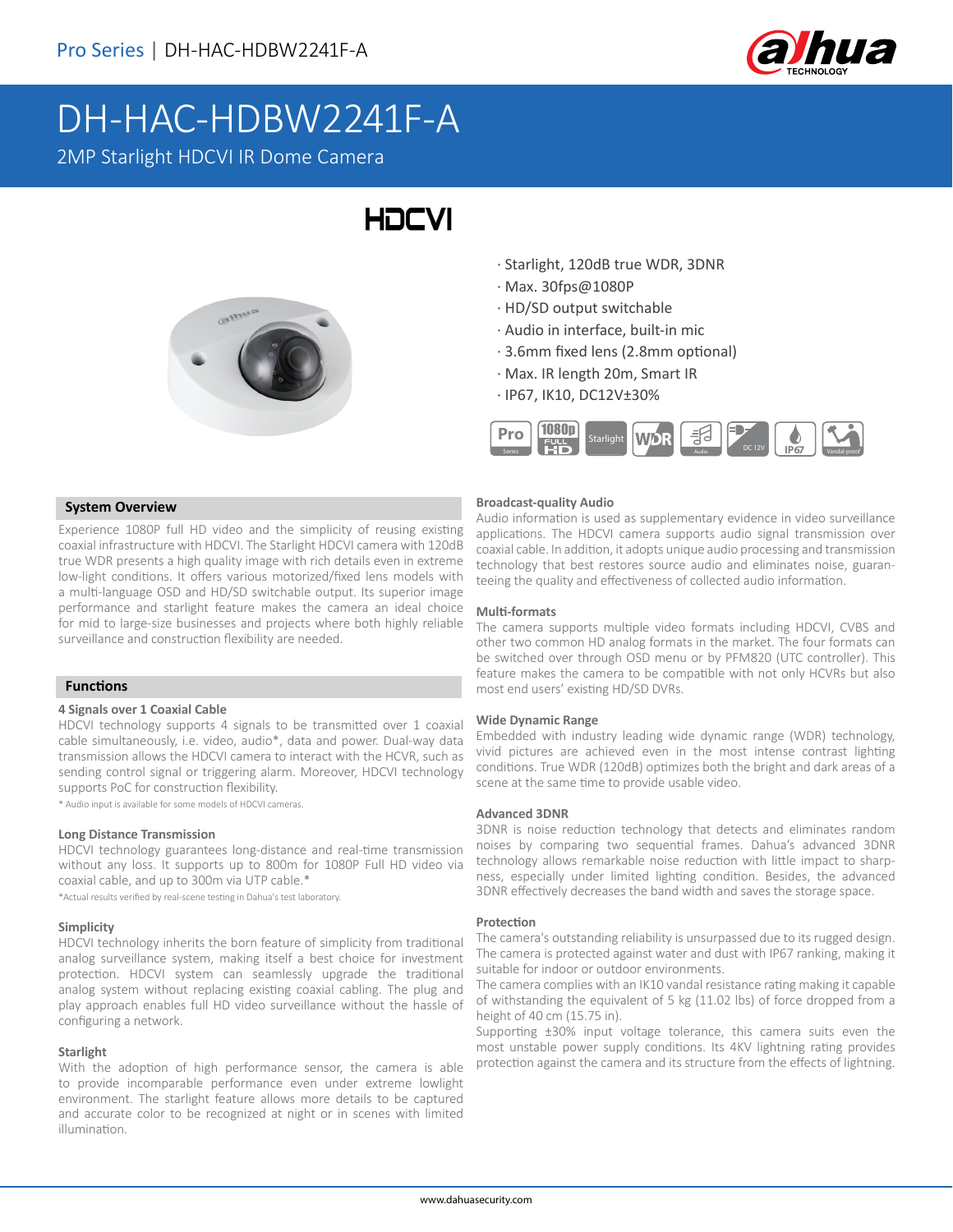## Pro Series | DH-HAC-HDBW2241F-A

#### **Technical Specification**

#### Camera

| <b>Image Sensor</b>         | 1/2.8" CMOS                                 |  |
|-----------------------------|---------------------------------------------|--|
| <b>Effective Pixels</b>     | 1920(H)×1080(V), 2MP                        |  |
| <b>Scanning System</b>      | Progressive                                 |  |
| Electronic Shutter Speed    | PAL: 1/4s~1/100000s<br>NTSC: 1/3s~1/100000s |  |
| Minimum Illumination        | 0.004Lux/F1.6, 30IRE, OLux IR on            |  |
| S/N Ratio                   | More than 65dB                              |  |
| <b>IR Distance</b>          | Up to 20m (66feet)                          |  |
| IR On/Off Control           | Auto / Manual                               |  |
| <b>IR LEDS</b>              | 8                                           |  |
| Lens                        |                                             |  |
| Lens Type                   | Fixed lens / Fixed iris                     |  |
| Mount Type                  | Board-in                                    |  |
| Focal Length                | 3.6mm (2.8mm Optional)                      |  |
| Max Aperture                | F1.6                                        |  |
| Angle of View               | $H: 86.9^{\circ} (110^{\circ})$             |  |
| <b>Focus Control</b>        | N/A                                         |  |
| <b>Close Focus Distance</b> | 1200mm (500mm)<br>47.2" (19.7")             |  |

#### DORI Distance

\*Note: The DORI distance is a "general proximity" of distance which makes it easy to pinpoint the right camera for your needs. The DORI distance is calculated based on sensor specification and lab test result according to EN 62676-4 which defines the criteria for Detect, Observe, Recognize and Identify respectively.

|           | <b>DORI</b><br>Definition | <b>Distance</b>                          |
|-----------|---------------------------|------------------------------------------|
| Detect    | 25px/m<br>(8px/ft)        | 2.8mm: 39m(128ft)<br>3.6mm: 55m(180ft)   |
| Observe   | 63px/m<br>(19px/ft)       | 2.8mm: 15m(49ft)<br>3.6mm: 22m(72ft)     |
| Recognize | 125px/m<br>(38px/ft)      | $2.8$ mm: $8m(26ft)$<br>3.6mm: 11m(36ft) |
| Identify  | 250ppm<br>(76px/ft)       | $2.8$ mm: $4m(13ft)$<br>3.6mm: 6m(20ft)  |

#### Pan / Tilt / Rotation

|                   | Pan: $0^\circ \approx 60^\circ$            |
|-------------------|--------------------------------------------|
| Pan/Tilt/Rotation | Tilt: $0^{\circ}$ $\sim$ 80 $^{\circ}$     |
|                   | Rotation: $0^\circ$ $\approx$ 360 $^\circ$ |

#### Video

| Resolution   | 1080P (1920×1080)                                                              |
|--------------|--------------------------------------------------------------------------------|
| Frame Rate   | 25/30fps@1080P, 25/30/50/60fps@720P                                            |
| Video Output | 1-channel BNC high definition video output / CVBS<br>video output (DIP switch) |
| Day/Night    | Auto (ICR) / Manual                                                            |

| OSD Menu                                  | Multi-language                                                                                                                    |
|-------------------------------------------|-----------------------------------------------------------------------------------------------------------------------------------|
| <b>BLC Mode</b>                           | BLC / HLC / WDR                                                                                                                   |
| <b>WDR</b>                                | 120dB                                                                                                                             |
| Gain Control                              | AGC                                                                                                                               |
| Noise Reduction                           | 2D/3D                                                                                                                             |
| White Balance                             | Auto / Manual                                                                                                                     |
| Smart IR                                  | Auto / Manual                                                                                                                     |
| Certifications                            |                                                                                                                                   |
| Certifications                            | CE (EN55032, EN55024, EN50130-4)<br>FCC (CFR 47 FCC Part 15 subpartB, ANSI C63.4-2014)<br>UL (UL60950-1+CAN/CSA C22.2 No.60950-1) |
| Interface                                 |                                                                                                                                   |
| Audio Interface                           | 1ch in & Built-in Mic                                                                                                             |
| Felectrical                               |                                                                                                                                   |
| Power Supply                              | 12V DC ±30%                                                                                                                       |
| Power Consumption                         | Max. 3.6W (12V DC, IR on)                                                                                                         |
| Environmental                             |                                                                                                                                   |
| <b>Operating Conditions</b>               | -40°C ~ +60°C (-40°F ~ +140°F) / Less than 95% RH<br>* Start up should be done at above-40°C (-40°F)                              |
| <b>Storage Conditions</b>                 | -40°C ~ +60°C (-40°F ~ +140°F) / Less than 95% RH                                                                                 |
| Ingress Protection & Vandal<br>Resistance | IP67 & IK10                                                                                                                       |
| Construction                              |                                                                                                                                   |
| Casing                                    | Aluminium                                                                                                                         |
| <b>Dimensions</b>                         | Φ106mm×50.3mm (Φ4.17"×1.98")                                                                                                      |
| Net Weight                                | 0.31kg (0.68lb)                                                                                                                   |
| <b>Gross Weight</b>                       | 0.45kg (0.99lb)                                                                                                                   |